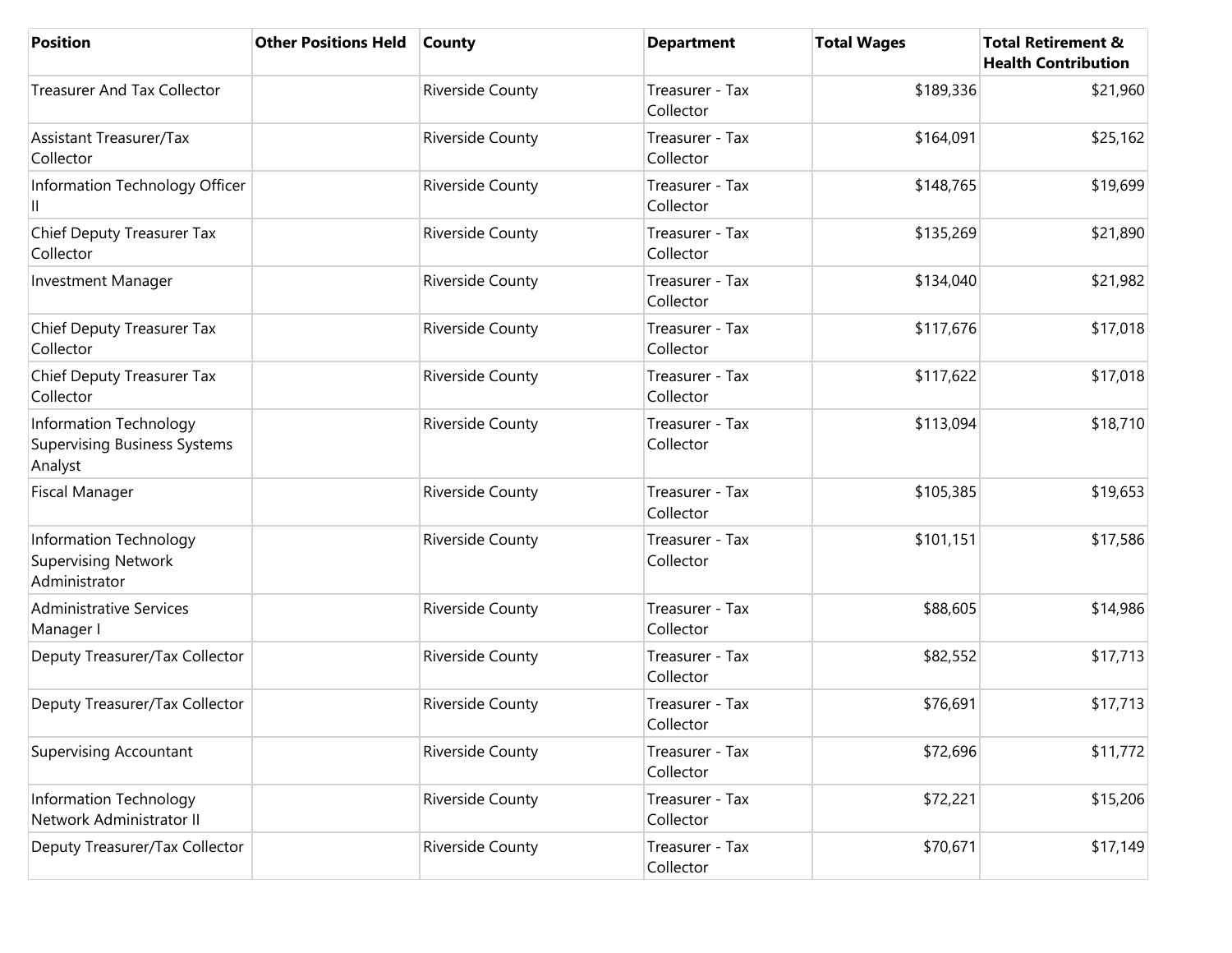| Deputy Treasurer/Tax Collector                       | <b>Riverside County</b> | Treasurer - Tax<br>Collector | \$69,962 | \$17,083 |
|------------------------------------------------------|-------------------------|------------------------------|----------|----------|
| <b>Business Process Analyst II</b>                   | <b>Riverside County</b> | Treasurer - Tax<br>Collector | \$69,497 | \$14,954 |
| <b>Supervising Accounting</b><br>Technician          | Riverside County        | Treasurer - Tax<br>Collector | \$66,052 | \$14,627 |
| <b>Supervising Accounting</b><br>Technician          | Riverside County        | Treasurer - Tax<br>Collector | \$65,901 | \$14,627 |
| Supervising Accounting<br>Technician                 | <b>Riverside County</b> | Treasurer - Tax<br>Collector | \$65,202 | \$14,627 |
| <b>Supervising Accounting</b><br>Technician          | Riverside County        | Treasurer - Tax<br>Collector | \$65,202 | \$14,627 |
| <b>Supervising Accounting</b><br>Technician          | <b>Riverside County</b> | Treasurer - Tax<br>Collector | \$65,202 | \$14,627 |
| <b>Executive Assistant II</b>                        | Riverside County        | Treasurer - Tax<br>Collector | \$64,753 | \$16,391 |
| <b>Business Process Analyst II</b>                   | <b>Riverside County</b> | Treasurer - Tax<br>Collector | \$62,820 | \$14,361 |
| <b>Supervising Accounting</b><br>Technician          | Riverside County        | Treasurer - Tax<br>Collector | \$61,757 | \$14,320 |
| Information Technology User<br>Support Technician II | <b>Riverside County</b> | Treasurer - Tax<br>Collector | \$61,576 | \$14,484 |
| <b>Supervising Accounting</b><br>Technician          | Riverside County        | Treasurer - Tax<br>Collector | \$57,666 | \$13,966 |
| Assistant Investment Manager                         | Riverside County        | Treasurer - Tax<br>Collector | \$57,092 | \$14,725 |
| Senior Tax Enforcement<br>Investigator               | <b>Riverside County</b> | Treasurer - Tax<br>Collector | \$56,818 | \$13,914 |
| Assistant Investment Manager                         | Riverside County        | Treasurer - Tax<br>Collector | \$55,805 | \$10,314 |
| Accountant II                                        | Riverside County        | Treasurer - Tax<br>Collector | \$55,593 | \$13,809 |
| <b>Business Process Analyst II</b>                   | Riverside County        | Treasurer - Tax<br>Collector | \$55,519 | \$13,755 |
| <b>Supervising Accounting</b><br>Technician          | Riverside County        | Treasurer - Tax<br>Collector | \$54,697 | \$13,716 |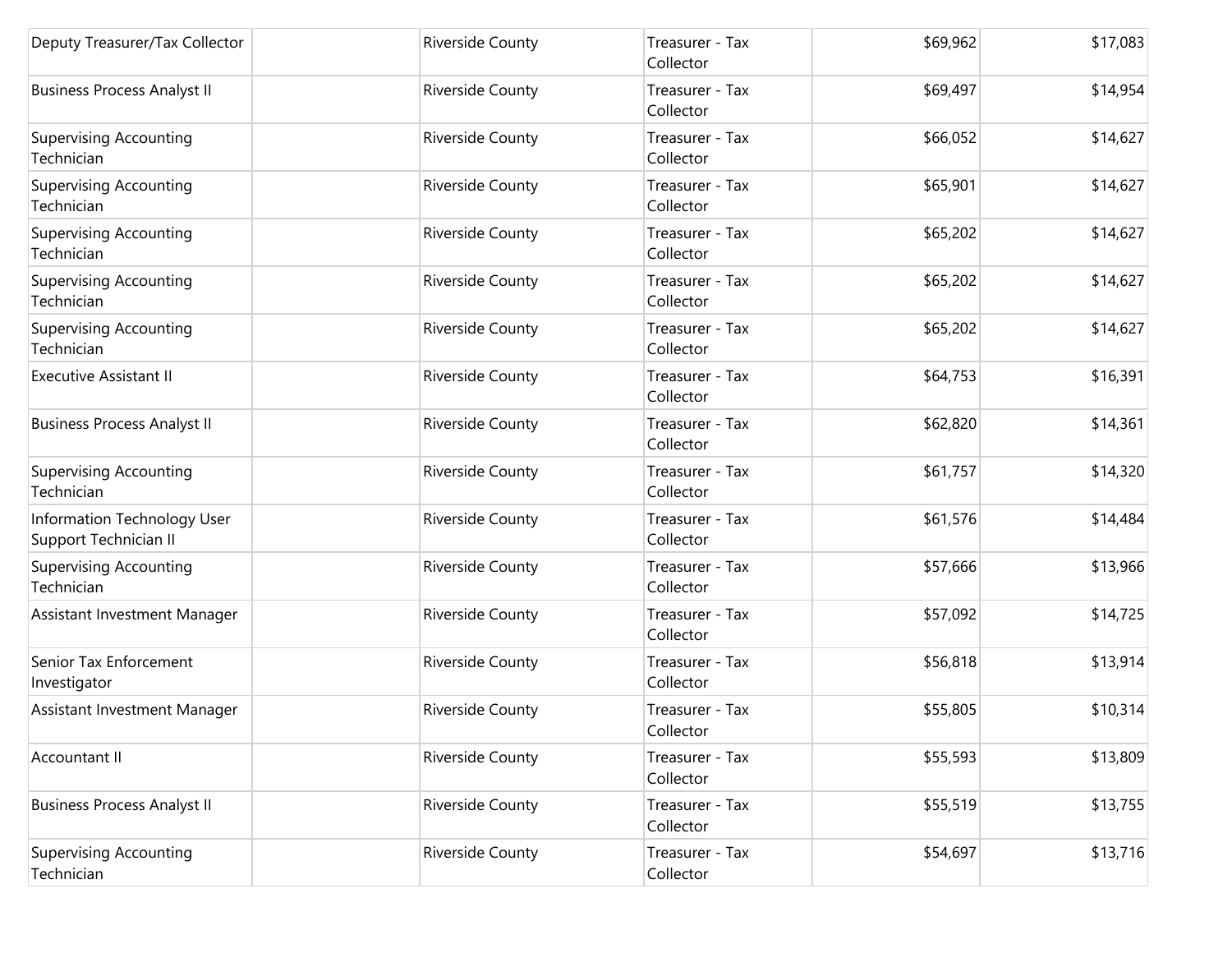| <b>Supervising Accounting</b><br>Technician          | <b>Riverside County</b> | Treasurer - Tax<br>Collector | \$53,589 | \$12,410 |
|------------------------------------------------------|-------------------------|------------------------------|----------|----------|
| Information Technology User<br>Support Technician II | Riverside County        | Treasurer - Tax<br>Collector | \$52,906 | \$13,750 |
| <b>Accounting Technician I</b>                       | Riverside County        | Treasurer - Tax<br>Collector | \$52,568 | \$13,548 |
| <b>Accounting Technician I</b>                       | Riverside County        | Treasurer - Tax<br>Collector | \$52,568 | \$13,548 |
| <b>Accounting Technician I</b>                       | <b>Riverside County</b> | Treasurer - Tax<br>Collector | \$52,568 | \$13,548 |
| Senior Accounting Assistant                          | Riverside County        | Treasurer - Tax<br>Collector | \$51,704 | \$13,652 |
| <b>Supervising Accounting</b><br>Technician          | <b>Riverside County</b> | Treasurer - Tax<br>Collector | \$48,779 | \$9,736  |
| <b>Accounting Technician I</b>                       | Riverside County        | Treasurer - Tax<br>Collector | \$48,628 | \$13,162 |
| Accountant II                                        | <b>Riverside County</b> | Treasurer - Tax<br>Collector | \$48,552 | \$13,204 |
| <b>Accounting Technician I</b>                       | Riverside County        | Treasurer - Tax<br>Collector | \$47,756 | \$13,139 |
| <b>Accounting Technician I</b>                       | <b>Riverside County</b> | Treasurer - Tax<br>Collector | \$47,713 | \$9,644  |
| <b>Accounting Technician I</b>                       | Riverside County        | Treasurer - Tax<br>Collector | \$47,137 | \$13,088 |
| <b>Accounting Technician I</b>                       | Riverside County        | Treasurer - Tax<br>Collector | \$47,018 | \$13,080 |
| <b>Accounting Technician I</b>                       | <b>Riverside County</b> | Treasurer - Tax<br>Collector | \$46,476 | \$9,539  |
| <b>Accounting Technician I</b>                       | Riverside County        | Treasurer - Tax<br>Collector | \$45,605 | \$12,959 |
| <b>Accounting Technician I</b>                       | Riverside County        | Treasurer - Tax<br>Collector | \$44,439 | \$12,858 |
| Senior Accounting Assistant                          | Riverside County        | Treasurer - Tax<br>Collector | \$44,400 | \$12,972 |
| Senior Accounting Assistant                          | Riverside County        | Treasurer - Tax<br>Collector | \$43,826 | \$12,924 |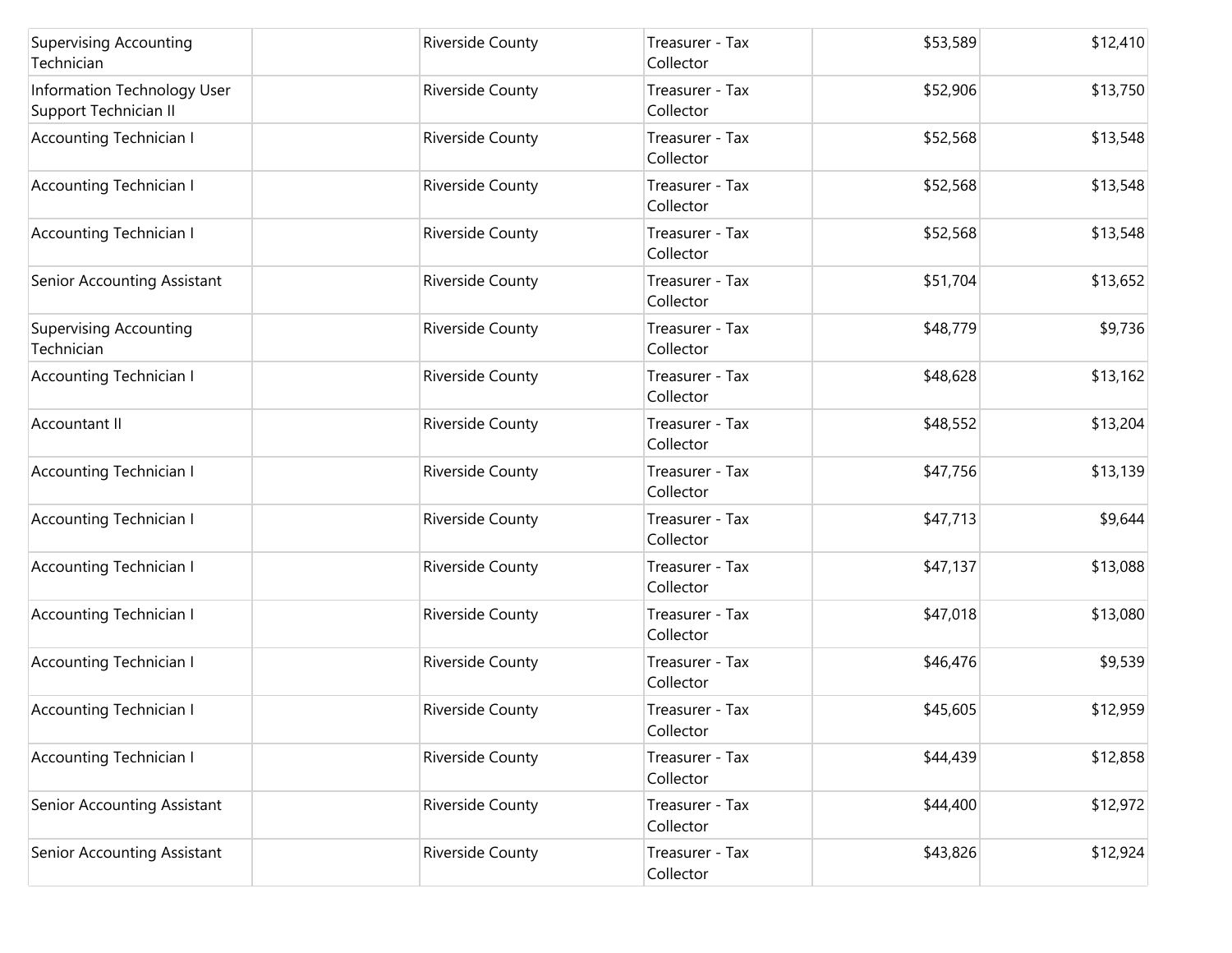| Senior Accounting Assistant    | Riverside County        | Treasurer - Tax<br>Collector | \$42,696 | \$12,881 |
|--------------------------------|-------------------------|------------------------------|----------|----------|
| Accounting Technician I        | <b>Riverside County</b> | Treasurer - Tax<br>Collector | \$42,377 | \$12,681 |
| Accountant I                   | Riverside County        | Treasurer - Tax<br>Collector | \$40,860 | \$12,613 |
| <b>Accounting Technician I</b> | Riverside County        | Treasurer - Tax<br>Collector | \$40,788 | \$12,548 |
| Senior Accounting Assistant    | Riverside County        | Treasurer - Tax<br>Collector | \$40,741 | \$12,657 |
| Senior Accounting Assistant    | Riverside County        | Treasurer - Tax<br>Collector | \$40,578 | \$12,700 |
| Accountant I                   | Riverside County        | Treasurer - Tax<br>Collector | \$40,212 | \$12,555 |
| <b>Accounting Technician I</b> | <b>Riverside County</b> | Treasurer - Tax<br>Collector | \$39,812 | \$12,465 |
| Senior Accounting Assistant    | Riverside County        | Treasurer - Tax<br>Collector | \$39,502 | \$12,571 |
| <b>Accounting Technician I</b> | <b>Riverside County</b> | Treasurer - Tax<br>Collector | \$39,486 | \$12,465 |
| Senior Accounting Assistant    | Riverside County        | Treasurer - Tax<br>Collector | \$39,465 | \$12,606 |
| <b>Accounting Assistant II</b> | Riverside County        | Treasurer - Tax<br>Collector | \$39,293 | \$12,592 |
| Senior Accounting Assistant    | <b>Riverside County</b> | Treasurer - Tax<br>Collector | \$39,262 | \$12,589 |
| <b>Accounting Assistant II</b> | Riverside County        | Treasurer - Tax<br>Collector | \$38,959 | \$12,509 |
| <b>Accounting Assistant II</b> | Riverside County        | Treasurer - Tax<br>Collector | \$38,469 | \$12,516 |
| Senior Accounting Assistant    | Riverside County        | Treasurer - Tax<br>Collector | \$38,382 | \$12,514 |
| Assistant Investment Manager   | <b>Riverside County</b> | Treasurer - Tax<br>Collector | \$38,349 | \$12,706 |
| Senior Accounting Assistant    | Riverside County        | Treasurer - Tax<br>Collector | \$37,864 | \$12,467 |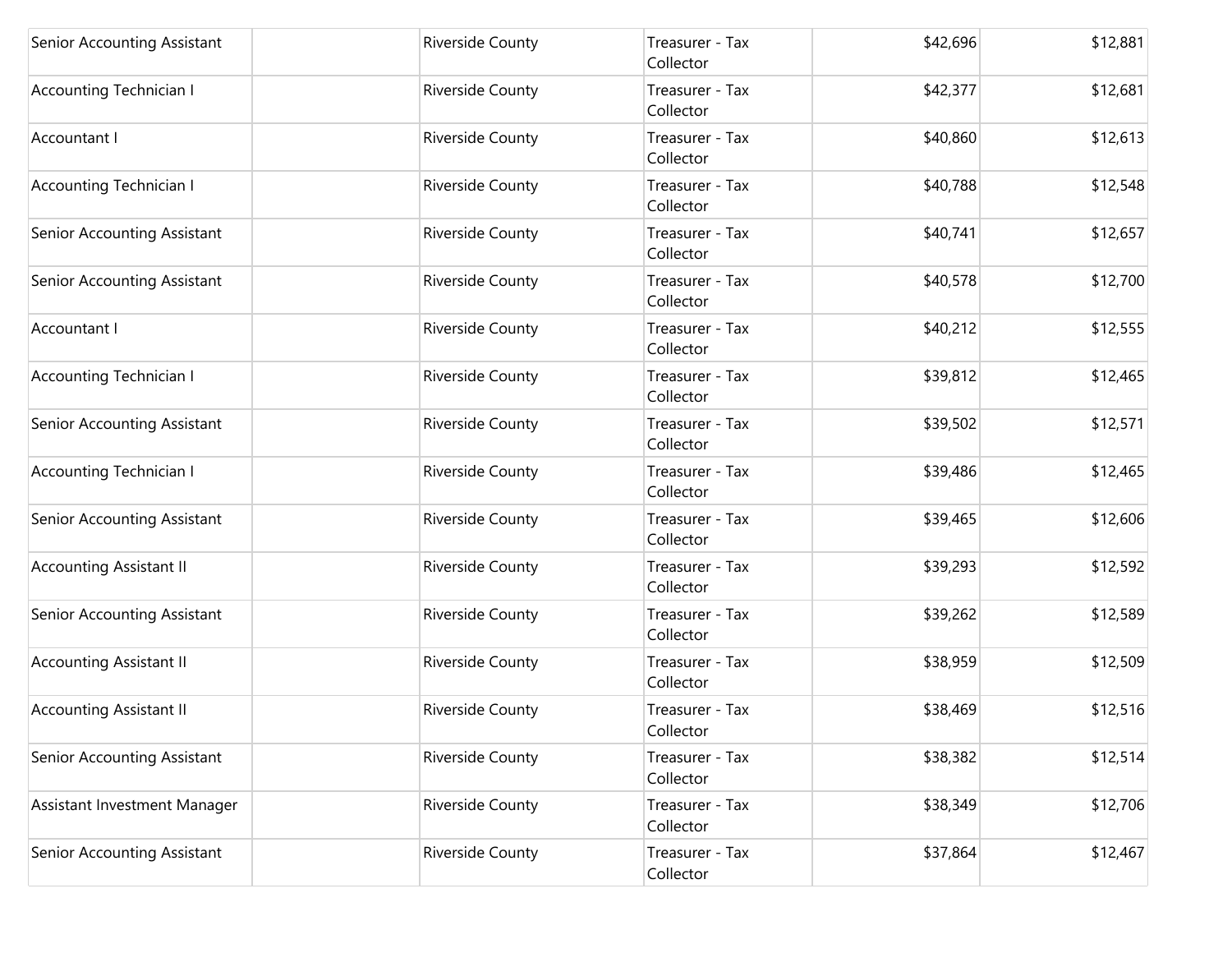| <b>Accounting Assistant II</b> | Riverside County        | Treasurer - Tax<br>Collector | \$37,416 | \$12,417 |
|--------------------------------|-------------------------|------------------------------|----------|----------|
| Senior Accounting Assistant    | <b>Riverside County</b> | Treasurer - Tax<br>Collector | \$36,907 | \$12,390 |
| Senior Accounting Assistant    | Riverside County        | Treasurer - Tax<br>Collector | \$36,899 | \$12,377 |
| Senior Accounting Assistant    | Riverside County        | Treasurer - Tax<br>Collector | \$36,092 | \$12,182 |
| Senior Accounting Assistant    | Riverside County        | Treasurer - Tax<br>Collector | \$35,693 | \$12,273 |
| <b>Accounting Technician I</b> | Riverside County        | Treasurer - Tax<br>Collector | \$35,131 | \$12,234 |
| Tax Enforcement Investigator I | Riverside County        | Treasurer - Tax<br>Collector | \$34,757 | \$12,193 |
| <b>Accounting Assistant II</b> | <b>Riverside County</b> | Treasurer - Tax<br>Collector | \$34,579 | \$12,189 |
| <b>Accounting Assistant II</b> | Riverside County        | Treasurer - Tax<br>Collector | \$33,554 | \$12,103 |
| Senior Accounting Assistant    | <b>Riverside County</b> | Treasurer - Tax<br>Collector | \$33,284 | \$9,244  |
| <b>Accounting Assistant II</b> | <b>Riverside County</b> | Treasurer - Tax<br>Collector | \$33,189 | \$12,066 |
| <b>Accounting Assistant II</b> | Riverside County        | Treasurer - Tax<br>Collector | \$32,698 | \$12,031 |
| <b>Accounting Assistant II</b> | Riverside County        | Treasurer - Tax<br>Collector | \$32,275 | \$11,995 |
| <b>Accounting Assistant II</b> | Riverside County        | Treasurer - Tax<br>Collector | \$32,211 | \$9,244  |
| <b>Accounting Assistant II</b> | Riverside County        | Treasurer - Tax<br>Collector | \$32,153 | \$9,244  |
| <b>Accounting Assistant II</b> | <b>Riverside County</b> | Treasurer - Tax<br>Collector | \$32,011 | \$11,972 |
| <b>Accounting Assistant II</b> | <b>Riverside County</b> | Treasurer - Tax<br>Collector | \$31,881 | \$9,244  |
| <b>Accounting Assistant II</b> | <b>Riverside County</b> | Treasurer - Tax<br>Collector | \$31,082 | \$9,244  |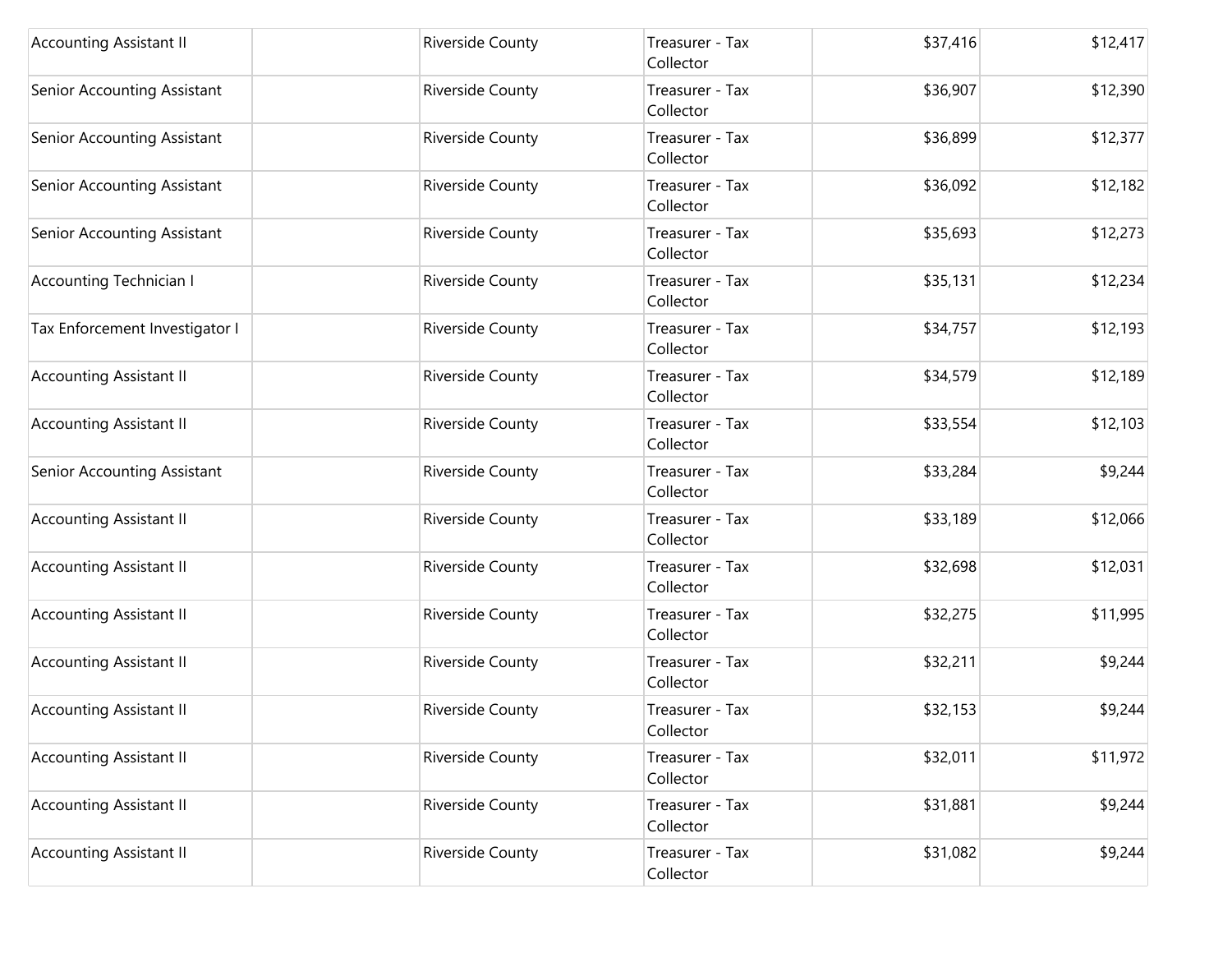| <b>Accounting Assistant II</b> | Riverside County        | Treasurer - Tax<br>Collector | \$30,731 | \$9,244  |
|--------------------------------|-------------------------|------------------------------|----------|----------|
| <b>Accounting Assistant II</b> | <b>Riverside County</b> | Treasurer - Tax<br>Collector | \$30,234 | \$9,244  |
| Tax Enforcement Investigator I | Riverside County        | Treasurer - Tax<br>Collector | \$29,372 | \$8,474  |
| <b>Accounting Assistant II</b> | Riverside County        | Treasurer - Tax<br>Collector | \$26,911 | \$8,430  |
| <b>Accounting Assistant II</b> | Riverside County        | Treasurer - Tax<br>Collector | \$26,276 | \$9,244  |
| <b>Accounting Assistant I</b>  | <b>Riverside County</b> | Treasurer - Tax<br>Collector | \$26,126 | \$11,490 |
| Senior Accounting Assistant    | Riverside County        | Treasurer - Tax<br>Collector | \$25,048 | \$8,325  |
| <b>Accounting Assistant I</b>  | Riverside County        | Treasurer - Tax<br>Collector | \$24,144 | \$7,703  |
| <b>Accounting Assistant II</b> | Riverside County        | Treasurer - Tax<br>Collector | \$23,606 | \$8,146  |
| <b>Accounting Assistant II</b> | Riverside County        | Treasurer - Tax<br>Collector | \$22,664 | \$7,703  |
| <b>Accounting Assistant II</b> | Riverside County        | Treasurer - Tax<br>Collector | \$21,270 | \$6,163  |
| <b>Accounting Assistant II</b> | Riverside County        | Treasurer - Tax<br>Collector | \$20,193 | \$6,933  |
| <b>Accounting Assistant I</b>  | Riverside County        | Treasurer - Tax<br>Collector | \$19,657 | \$9,352  |
| <b>Accounting Technician I</b> | <b>Riverside County</b> | Treasurer - Tax<br>Collector | \$19,438 | \$7,631  |
| <b>Accounting Assistant II</b> | Riverside County        | Treasurer - Tax<br>Collector | \$17,704 | \$6,190  |
| <b>Accounting Assistant II</b> | Riverside County        | Treasurer - Tax<br>Collector | \$16,184 | \$5,392  |
| <b>Accounting Assistant II</b> | Riverside County        | Treasurer - Tax<br>Collector | \$15,642 | \$0      |
| Senior Accountant              | <b>Riverside County</b> | Treasurer - Tax<br>Collector | \$10,300 | \$0      |